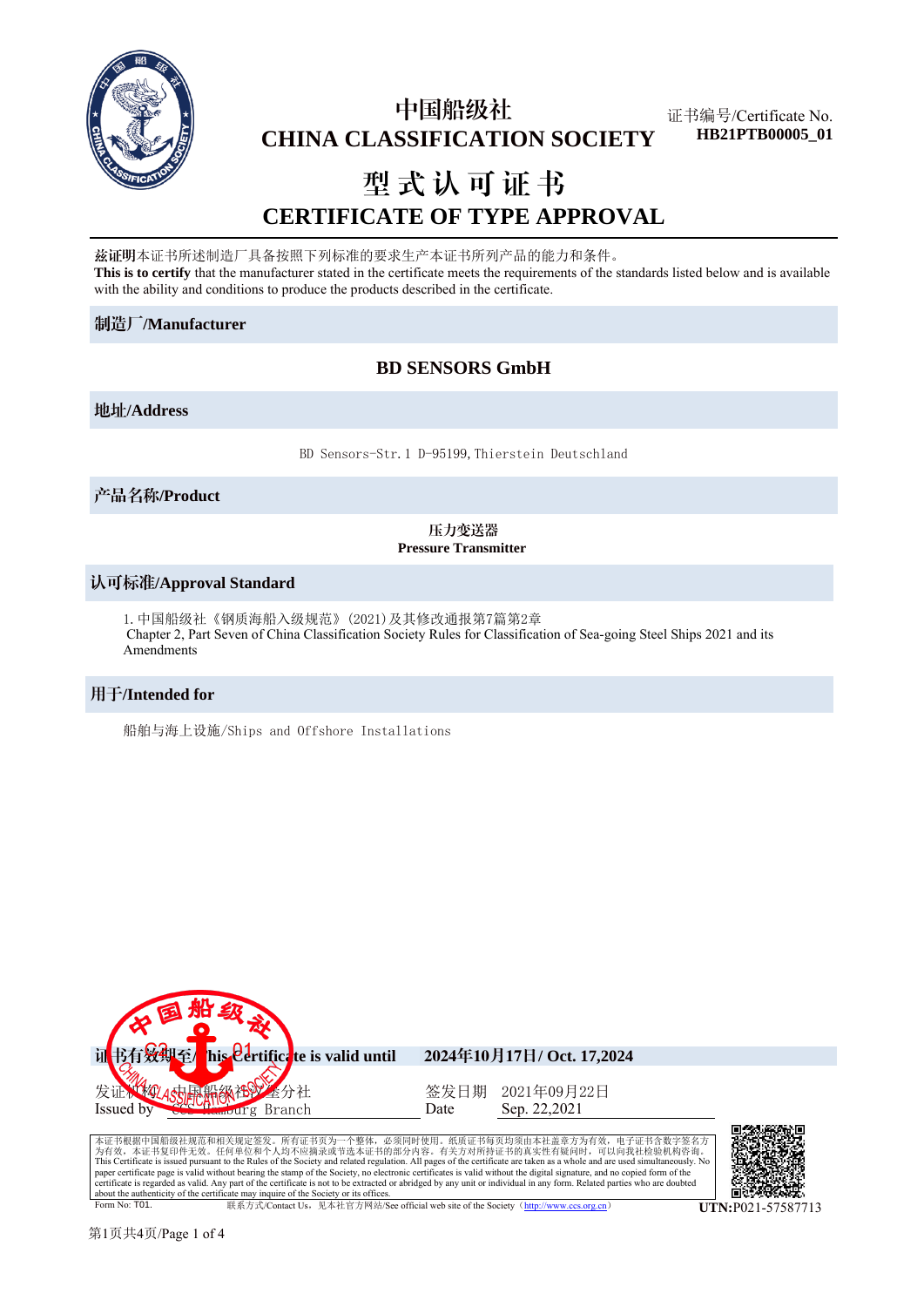#### 产品明细**/Product Description**

| 压力变送器/Pressure Transmitter (M0001) |                                                                                                                                                                                                      |         |  |
|------------------------------------|------------------------------------------------------------------------------------------------------------------------------------------------------------------------------------------------------|---------|--|
| 名称/Name                            | 属性 (值) /Value                                                                                                                                                                                        | 单位/Unit |  |
| 产品名称/Product Name                  | Pressure Transmitter                                                                                                                                                                                 |         |  |
| 型号/Type                            | DMK 457 (Standard version), DX19-DMK 457 (Ex<br>version),<br>DMP 457 (Standard version), DX19-DMP 457 (Ex<br>version).<br>DMK 458, DX14A-DMK 458 (Ex version),<br>17.457G, 18.457G, 26.457G, 30.457G |         |  |
| 输出信号/Output Signal                 | See additional page(s)                                                                                                                                                                               |         |  |
| 测量范围/Measure Range                 | See additional page $(s)$                                                                                                                                                                            |         |  |
| 额定电压/Rated Voltage                 | See additional page(s)                                                                                                                                                                               | V       |  |
| 外壳防护等级/Degrees of Protection       | See additional $page(s)$                                                                                                                                                                             |         |  |
| 防爆标志/Explosion-Proof Marking       | See additional $page(s)$                                                                                                                                                                             |         |  |

#### 批准的图纸**/Approved Drawings**

图纸批准号/ Drawings Approval No. : HB16A00021

#### 产品认可试验报告**/ Approval Test Report**

试验报告编号/ Test Report No. : 073011.173.21 V1.0 试验报告日期/ Test Report Date : 2021-09-09 试验单位/ Laboratory: MeßTechnikNord GmbH 试验单位地址/ Test Address: Industriestraße 29 D-22880 Wedel - Germany 试验报告编号/ Test Report No. : Paconsult 07-1590 试验报告日期/ Test Report Date : 2007-10-26 试验单位/ Laboratory: Paconsult GmbH 试验单位地址/ Test Address: Ulmenau 6-10, D-22087 Hamburg 试验报告编号/ Test Report No. : Paconsult 07-1481 试验报告日期/ Test Report Date : 2007-03-21 试验单位/ Laboratory: Paconsult GmbH 试验单位地址/ Test Address: Ulmenau 6-10, D-22087 Hamburg 试验报告编号/ Test Report No. : Carsynergies P05-0030 试验报告日期/ Test Report Date : 2005-03-02 试验单位/ Laboratory: Car Synergies GmbH 试验单位地址/ Test Address: Dinnendahlstr. 9, D-44809, Bochum Germany 试验报告编号/ Test Report No. : EMV Services 10/1068-4 试验报告日期/ Test Report Date : 2010-12-15 试验单位/ Laboratory: EMV Services GmbH & Co. KG 试验单位地址/ Test Address: Harburger Schlossstr.6-12, D-21079 Hamburg 试验报告编号/ Test Report No.: EMV Services 09/9036-1, 2-1, 2-2, 3-1, -4 试验报告日期/ Test Report Date : 2009-09-01 试验单位/ Laboratory: EMV Services GmbH & Co. KG 试验单位地址/ Test Address: Harburger Schlossstr.6-12, D-21079 Hamburg 试验报告编号/ Test Report No. : BSFV 6873/09 试验报告日期/ Test Report Date : 2010-04-16 试验单位/ Laboratory: Institut fuer BFSV 试验单位地址/ Test Address: Lohbruegger Kirchstr.65, D-21033 Hamburg, Germany 试验报告编号/ Test Report No. : EMV Services 09/8152-2-1 试验报告日期/ Test Report Date : 2009-02-02 试验单位/ Laboratory: EMV Services GmbH & Co. KG 试验单位地址/ Test Address: Harburger Schlossstr.6-12, D-21079 Hamburg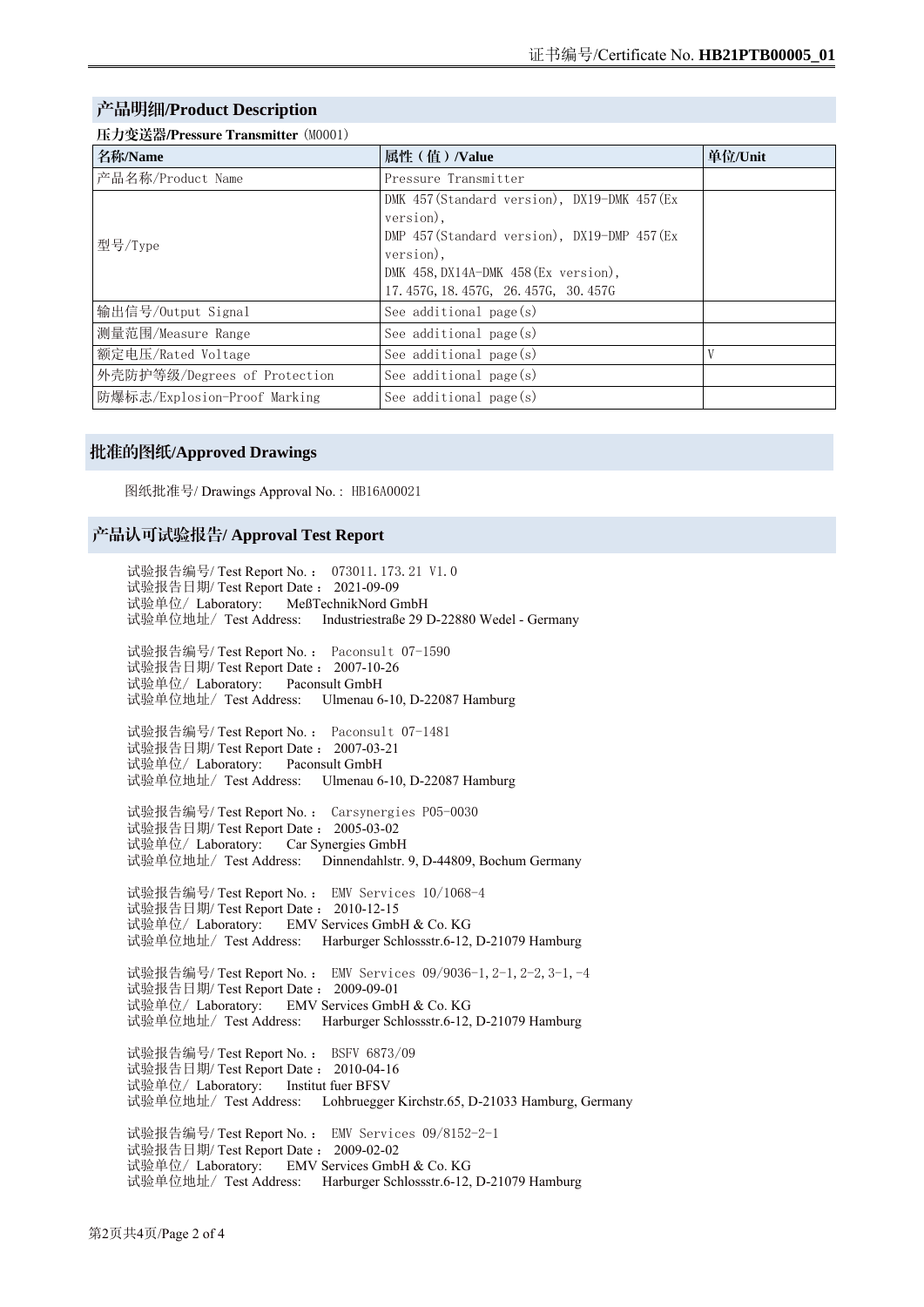试验报告编号/ Test Report No. : BSFV 6196,6817,6873 试验报告日期/ Test Report Date : 2010-04-16 试验单位/ Laboratory: Institut fuer BFSV 试验单位地址/ Test Address: Lohbruegger Kirchstr.65, D-21033 Hamburg, Germany

#### 认可后的产品检验方式**/ Method of Product Inspection after Approval**

按规范只认可不进行产品检验的产品/The product approved only in term of the rules: 认可后的产品检验由制造厂按本社批准的产品检验计划进行检验,经检验合格后由制造厂签发合格证明,并连同该 产品的本社认可证书复印件一并交付用户,制造厂对产品符合公约、法规、本社规范和本社认可的标准规定负责。 After approval, product inspection should be carried out by the Manufacturer in accordance with the product inspection scheme approved by the Society. Upon satisfactory inspection, and the Quality Certificate issued by the Manufacturer should be provided to the purchaser together with the copy of the approval certificate issued by the Society. The manufacturer should take responsibility for the product being in compliance with the convention, statutory regulation, the Society rules and the standard accepted by the Society.

#### 认可保持条件**/ Maintenance Requirements of Approval**

1.型式认可后,如果产品及其重要零部件的设计、所用材料或制造方法有所改变,且影响到产品的主要特性、特 征;或产品的性能指标有所更改,且超过认可的范围,则有关图纸和文件应经检验机构审批。并在检验机构认为必 要时,经本社检验人员见证有关试验和进行检查,其结果应能证实仍符合认可条件。

After type approval, if there are changes to the design, materials used or manufacturing method of the product and important components and such changes affect major characteristics and properties of the product, or property indexes of the product are changed and exceed the scope of approval,

related drawings and documents are to be examined and approved by the concerned survey office. Where deemed necessary by the survey office, the surveyor to the Society will go to witness relevant tests and conduct inspection and the results should be able to demonstrate compliance with the approval conditions.

2.工厂的质量管理体系应保持有效运行,并且与认可时一致。如果质量管理体系发生改变,应经原体系认证机构审 核并报本社批准。

The quality management system of the factory shall be ensure effective operation, and shall be the same as the situation of approval. If there are any changes to the quality management system, auditing of the original certification organization for quality management system and the society's approval shall be obtained.

3.认可证书有效期内,如果出现可能导致本社取消认可的情况,工厂应及时采取有效的纠正措施。

Within the validity of the approval certificate, if cases occur that may cause the Society to withdraw the approval, the manufacturer should take corrective actions in a prompt and effective manner.

4. 在认可证书有效期内, 本社检验人员可在未经事先通知的情况下对工厂的产品制造过程进行审核, 以验证产品的 生产是否符合业经本社批准的图纸和文件。工厂应予以配合。

Within the validity of the approval certificate, the surveyor to the Society may pay unannounced audit to the manufacturing process of the product in order to confirm whether it is in compliance with the drawings and documents approved by the Society. The factory should provide an active cooperation and necessary for the surveyor.

5. 如果属于获得型式认可B 模式证书, 且无需颁发船用产品证书/等效证明文件的情况, 证书获得者应接受本社每 年一次的定期审核,定期审核日为认可证书期满之日对应的每一周年日,检查工作应在周年日的前后三个月内进 行。

If belong to the situation of the product has type approval mode B certificate, and marine product certificate/equivalent document is not necessary, those who have obtained the certificate should be subject to periodical audit every year. The date of periodical audit shall be each anniversary date which corresponds to the date of expiry of the relevant certificate and the periodical audit shall be done within a time span of three months before and after the annual surveillance date.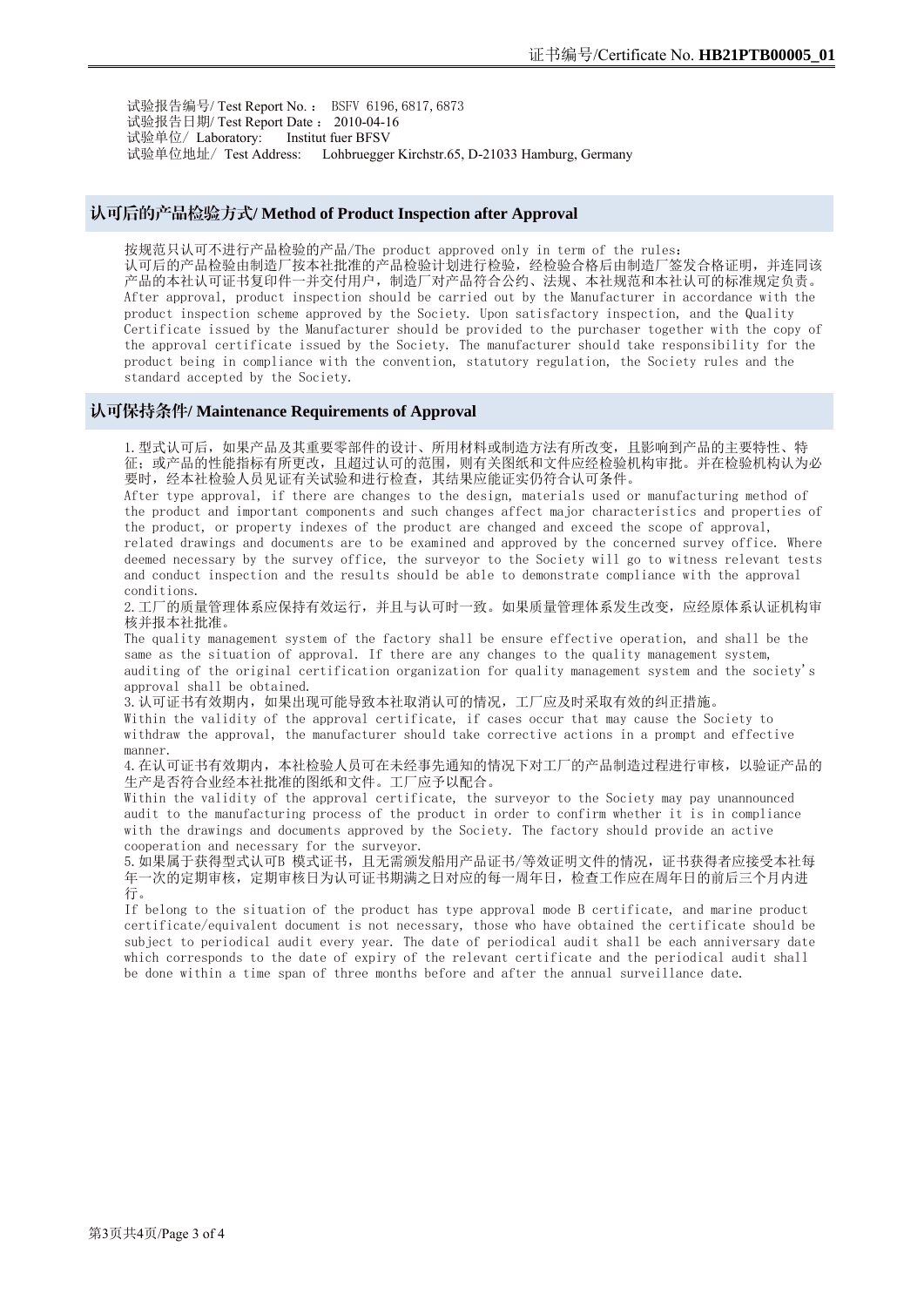#### 备注**/Remarks**

本社已审核了产品厂无石棉声明,但本社的审核不免除产品厂按照合同关系向订货方保证产品无石棉的责任。 The declaration of asbestos-free submitted by manufacturer has been reviewed by the Society. However, liability of the manufacturer to guarantee the products are asbestos-free to purchaser under contract will not be exempted. 本证书由原型式认可证书(No. HB16T00040)换新并替代原证书。 This certificate is renewed from and supersedes the previous Type Approval Certificate No. HB16T00040.

Place of Manufacture: 1.BD SENSORS GmbH; BD-Sensors-Str.1, D-95199 Thierstein Germany 2.BD SENSORS s.r.o. ; Hradistska 817, CZ-68708 Buchlovice, Czech republic

## 中国船级社汉堡分社

**CCS Hamburg Branch**  注: 本证书含有附页, 共3页 Note: The certificate is attached with additional 3 page(s)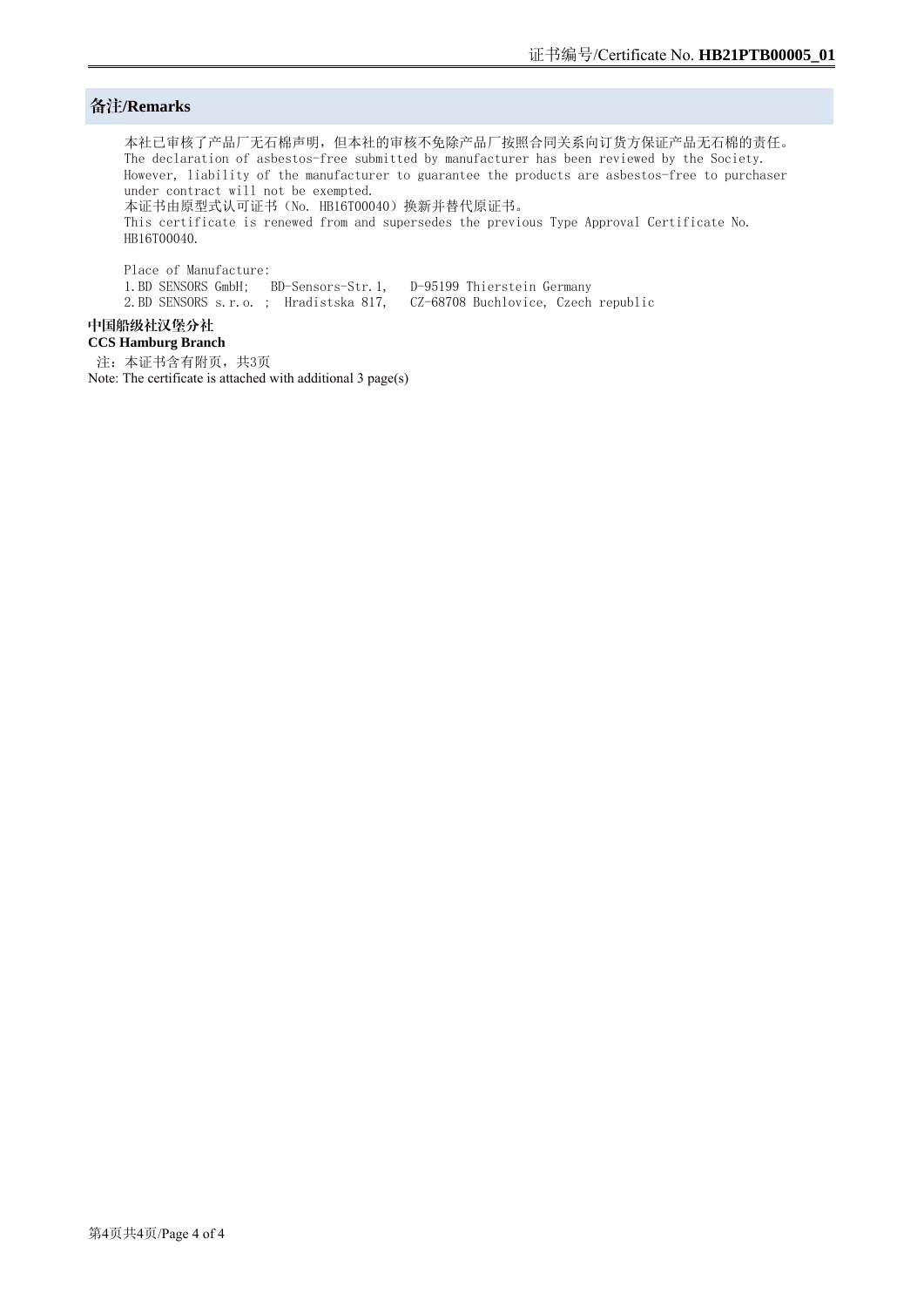# Technical data and Range of application:

1、Type DMK 457(Standard version), DX19-DMK457(Ex version) With ceramic sensor element

| <b>Nominal pressure range</b> $\vert 0 - 0.4 \vert$ up to 0-600bar |                                                                                      |  |
|--------------------------------------------------------------------|--------------------------------------------------------------------------------------|--|
| Power supply                                                       | 24V rated(10-32V DC) Ex version (12-28V DC)                                          |  |
| Output signal                                                      | 4-20mA, 2-wire                                                                       |  |
| <b>Electrical connection</b>                                       | Plug acc. to ISO 4400(standard), cable gland, cable outlet(cable with                |  |
|                                                                    | air tube), field housing                                                             |  |
| <b>Mechanical connection</b>                                       | screw-in                                                                             |  |
| <b>Material housing</b>                                            |                                                                                      |  |
|                                                                    | <b>DMK457:</b>                                                                       |  |
|                                                                    | Standard: stainless steel 1.4404 (316L)                                              |  |
|                                                                    | Option: CuNi10Fe1Mn in combination with pressure port in<br>CuNi10Fe1Mn              |  |
|                                                                    | Option field housing- stainless steel 1.4404(316L); with cable gland                 |  |
|                                                                    | DMK457/DX19-DMK457:                                                                  |  |
|                                                                    | Standard: stainless steel 1.4404(316L)                                               |  |
|                                                                    | Option: CuNi10Fe1Mn in combination with pressure port in                             |  |
|                                                                    | CuNi10Fe1Mn                                                                          |  |
|                                                                    | Option field housing- stainless steel 1.4404(316L); with cable gland                 |  |
| <b>Explosion protection</b>                                        | DMK457/DX19-DMK457:                                                                  |  |
|                                                                    | Non-metallic pressure connection :                                                   |  |
|                                                                    | II 2G Ex ia IIC T4 Gb ;II 2D Ex ia IIIC T85 ° C Db<br>Metallic pressure connection : |  |
|                                                                    |                                                                                      |  |
|                                                                    | II 1G Ex ia IIC T4 Ga ;II 1D Ex ia IIIC T135° C Da                                   |  |
|                                                                    | Standards for Ex-Proof: EN 60079-0:2018;                                             |  |
|                                                                    | EN IEC 60079-11:2012;                                                                |  |
|                                                                    | (acc. To the Ex-proof certificate IBExU10ATEX1068 X issued by IBExU                  |  |
|                                                                    | Institut fuer Sicherheitstechnik GmbH)                                               |  |
|                                                                    |                                                                                      |  |
| Degree of protection                                               | IP65(plug); IP67(cable gland and field housing); IP68(cable outlet)                  |  |

—To be continued—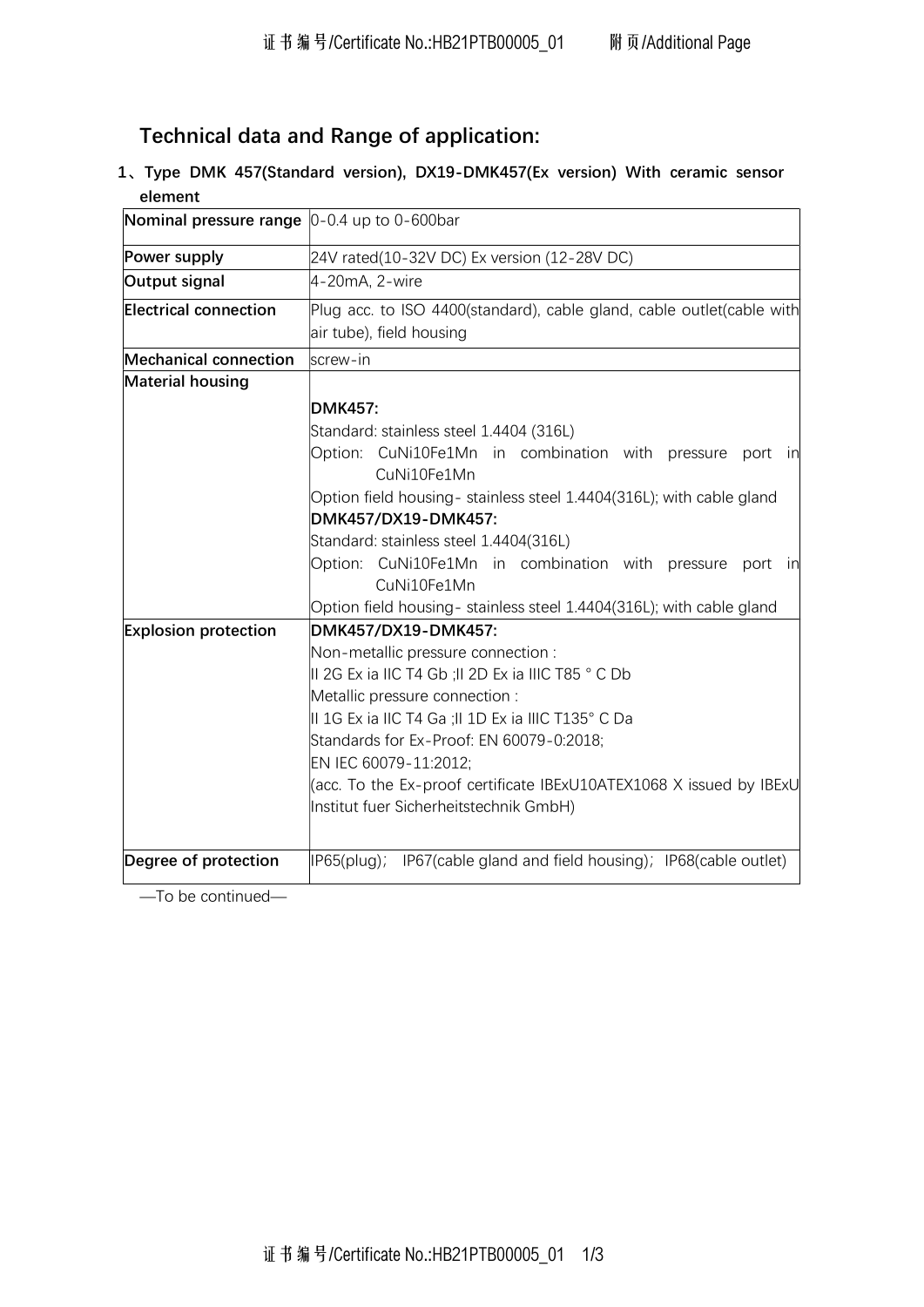# 2、Type DMP 457(Standard version), DX19-DMP457(Ex version) With piezoresistive stainless steel sensor element

| <b>Nominal pressure range</b> $[0-0.1$ up to 0-600bar |                                                                                                                                                                                                                                                                                                                                                                                                                                                                               |
|-------------------------------------------------------|-------------------------------------------------------------------------------------------------------------------------------------------------------------------------------------------------------------------------------------------------------------------------------------------------------------------------------------------------------------------------------------------------------------------------------------------------------------------------------|
| Power supply                                          | 24V rated(10-32V DC); Ex version (12-28V DC)                                                                                                                                                                                                                                                                                                                                                                                                                                  |
| Output signal                                         | 4-20mA, 2-wire                                                                                                                                                                                                                                                                                                                                                                                                                                                                |
| <b>Electrical connection</b>                          | Plug acc. to ISO 4400(standard), cable gland, cable outlet(cable<br>with air tube), field housing                                                                                                                                                                                                                                                                                                                                                                             |
| <b>Mechanical connection</b>                          | screw-in                                                                                                                                                                                                                                                                                                                                                                                                                                                                      |
| <b>Material housing</b>                               | <b>DMP457:</b><br>Standard: stainless steel 1.4404 (316L)<br>Option: CuNi10Fe1Mn in combination with pressure port in<br>CuNi10Fe1Mn<br>Option field housing- stainless steel 1.4404(316L); with cable<br>gland<br>DMP457/DX19-DMP457:<br>Standard: stainless steel 1.4404(316L)<br>Option: CuNi10Fe1Mn in combination with pressure port in<br>CuNi10Fe1Mn<br>Option field housing- stainless steel 1.4404(316L); with cable<br>gland                                        |
| <b>Explosion protection</b><br>Degree of protection   | DMP457/DX19-DMP457:<br>Non-metallic pressure connection :<br>II 2G Ex ia IIC T4 Gb ;II 2D Ex ia IIIC T85 ° C Db<br>Metallic pressure connection :<br>II 1G Ex ia IIC T4 Ga ;II 1D Ex ia IIIC T135°C Da Standards for Ex-<br>Proof: EN IEC 60079-0:2018;<br>EN 60079-11:2012;<br>(acc. To the Ex-proof certificate IBExU10ATEX1068 X issued by<br><b>IBExU Institut fuer Sicherheitstechnik GmbH)</b><br>IP65(plug), IP67(cable gland and field housing)<br>IP68(cable outlet) |

—To be continued—